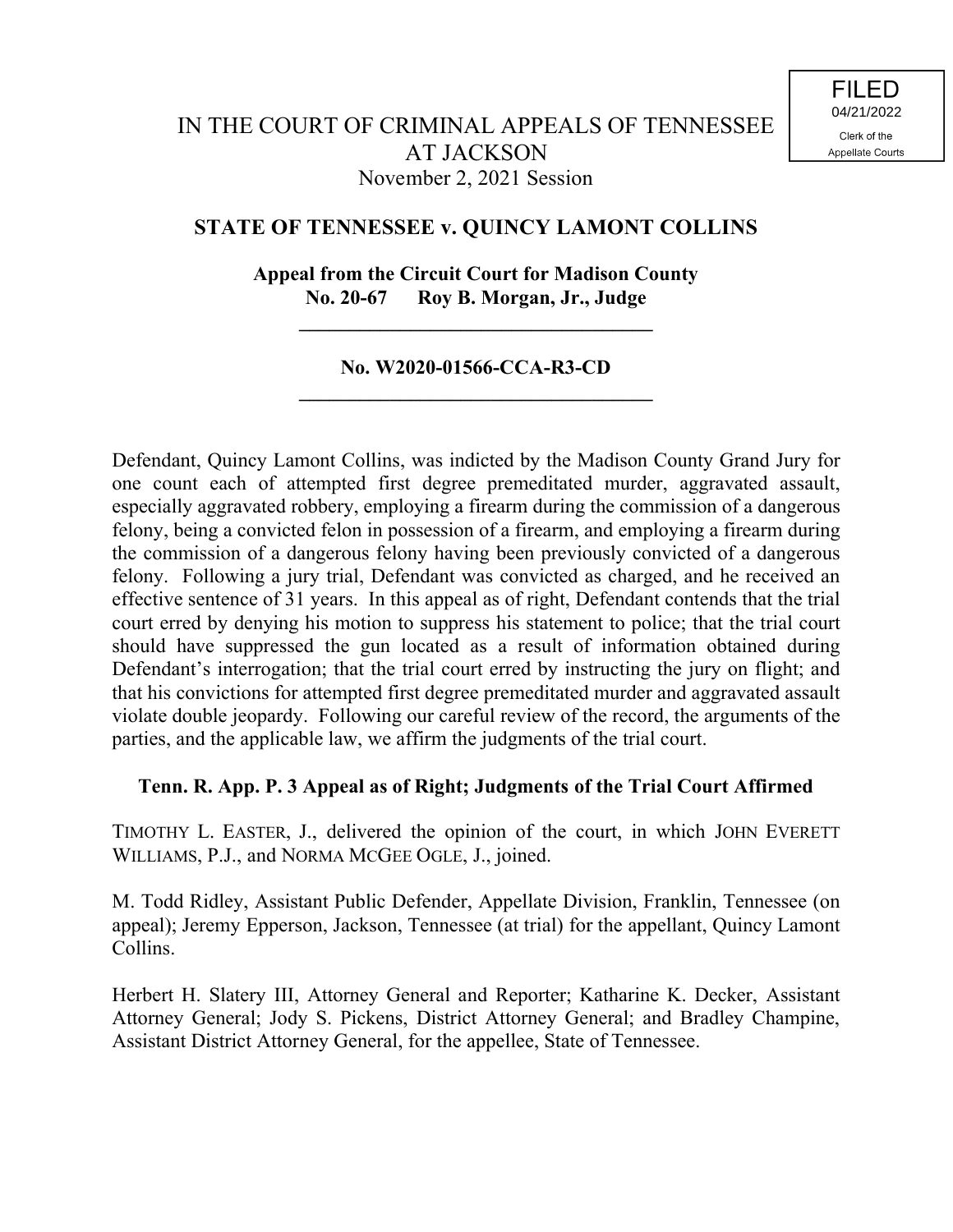#### **OPINION**

On September 9, 2019, an arrest warrant was issued alleging that Defendant shot in the chin and upper chest the victim, Jessica Graves. Defendant had been involved in a relationship with the victim. Defendant turned himself in to police and gave a statement to Jackson Police Department ("JPD") Sergeant Nick Donald on September 10.

#### *Motion to Suppress*

Defendant filed a pretrial motion to suppress his statement to police, arguing that he asserted his rights to remain silent and to have an attorney present and that he was coerced into providing a statement by promises of leniency. The State filed a response.

A recording of Defendant's police interview was the only evidence introduced at the suppression hearing. The interview lasted approximately one hour and twenty minutes. Defendant entered the interview room wearing leg shackles and handcuffs. Defendant's leg shackles were removed and he was given a bottle of water. Sergeant Donald entered the room five minutes after Defendant, and he removed Defendant's handcuffs.

Defendant stated that he was not under the influence of any drugs or alcohol and that he was able to read and write. Sergeant Donald read Defendant his *Miranda* rights and asked if he understood his rights. The following exchange occurred:

Defendant: Yeah, I understand that, but I don't agree with it, 'cause I don't know what you're talking about. So I ain't going to say I don't want no lawyer at this time, but I'll listen to you, though. But I ain't going to answer your questions.

Sergeant Donald: Do you understand? I'm not saying you have to give a statement.

Defendant: Oh, okay. No, you read it all.

Sergeant Donald: Do you understand this [form]?

Defendant: I understand what you're saying.

Sergeant Donald: I'm not saying you have to give me a statement.

Defendant: Oh, okay.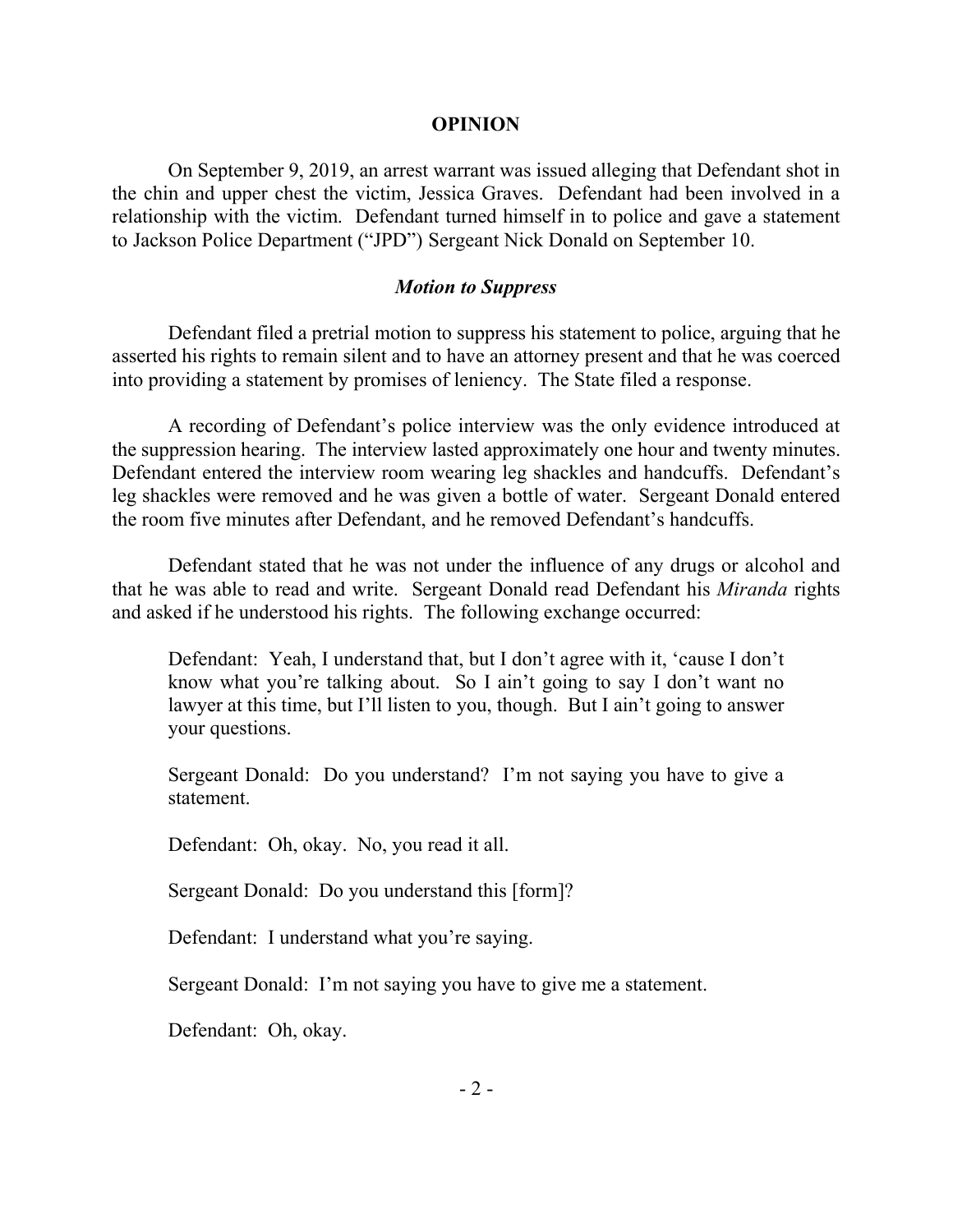Sergeant Donald: I'm just saying, do you understand your rights?

Defendant: Mmm hmmm.

Sergeant Donald: Okay. That's all this is saying.

Sergeant Donald: I'm not trying to get you to sign no statement. This is, like I said, is your rights. That's what this form is saying. I'm going to put the date and time and everything on here that I read you this and have you sign it and I'll sign it and we understand it, and we can move on.

Defendant then signed the form. Sergeant Donald confronted Defendant with Ms. Graves' allegation that Defendant shot her. Defendant told Sergeant Donald that he was at work on the night Ms. Graves was shot. He explained that he went to his car to get his cigarettes but returned right away. He denied that he went to Ms. Graves' apartment that night. Sergeant Donald again told Defendant that Ms. Graves said Defendant shot her. Sergeant Donald told Defendant that Ms. Graves made a police report three days prior to the shooting that Defendant had threatened to shoot her. Defendant told Sergeant Donald, "We were playing with each other when she said that, so she just doing all this lying. I don't want to talk about dat [that] no more." Sergeant Donald then asked Defendant who he thought shot Ms. Graves, and Defendant responded, "I don't know and I don't care."

Sergeant Donald commented on Defendant's lack of remorse, stating: "When a person doesn't show any kind of remorse, or anything like that, it will go into how people look at you, how you're perceived. . . . That's just my look on it, my experience with it. Defendant then stated:

I need a lawyer. I ain't going to show you no – I can't sit here and show you no remorse and keep talking, and you putting this on me. I need a lawyer then, is what it sounds like. I ain't no damn dummy either, keep talking to you. . . . So I just ask you what this is, like, what you fixin' to charge me with?

Sergeant Donald responded that Defendant was being charged with attempted murder. Defendant asked Sergeant Donald what he thought he would "get out of attempted murder," and Sergeant Donald told him that the judge would make that decision. Defendant then began to talk about his treatment in jail. He said that he had been "treated like s<sup>\*\*t</sup>," that he had asked for "PC," or protective custody, and that a man who shot him in the back was also at the jail. Defendant continued to speak about remorse and whether he had remorse and then told Sergeant Donald, "Don't nobody know what the f\*\*k happened 'cause it was something somebody else said." Sergeant Donald then asked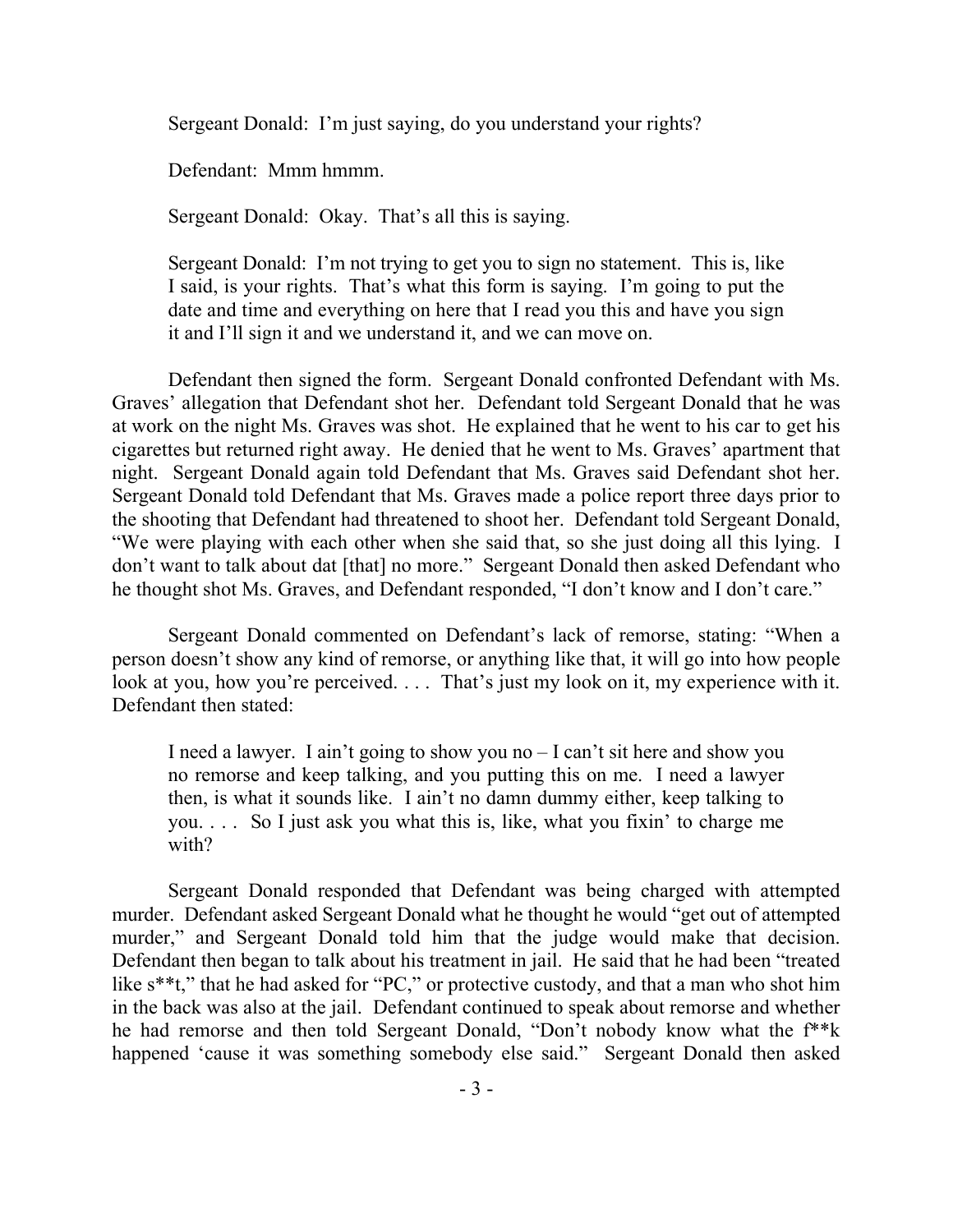Defendant, "What do you think happened?" Defendant said he did not know because he was at work and he doubted that his supervisor saw him leave. Sergeant Donald told Defendant that police "did this all the time" and that people who do not "even acknowledge what they did or have remorse, then they tend to be given a stricter punishment."

A short time later, Defendant asked, "Okay, I do want to ask you all, before we [unintelligible], are we through with this? 'Cause y'all are lying and I [unintelligible] and I gotta find out about a lawyer." Defendant then complained again about his treatment in jail and said that he felt like his life was in danger there. Sergeant Donald told Defendant that he would see if he could get Defendant moved.

Without any prompting by Sergeant Donald, Defendant then returned to the subject of the allegations against him and said, "dude don't work that shift" about a co-worker who said he saw Defendant leave work. Sergeant Donald told Defendant, "I'm not calling you a liar or anything like that." He told Defendant that he would "listen without judging" if Defendant wanted "to elaborate and explain some things." Then the following exchange occurred:

Defendant: I really wanted to come in here and have a lawyer talk to y'all. I really didn't want to say s\*\*t to y'all.

Sergeant Donald: Okay. That's your choice, and I respect that, so.

Defendant: No, I want to tell you for real. I really didn't want to say nothing to y'all.

Sergeant Donald: Okay, well.

Defendant: I'm mad though.

Sergeant Donald: At the situation?

Defendant: No . . . I'm mad 'cause I came up here f\*\*king yesterday and I could have died somewhere else.

Defendant told Sergeant Donald that his "life [was] gone" because police were "blaming this" on him. Defendant again told Sergeant Donald that his supervisor did not see him leave work. Sergeant Donald then told Defendant that Ms. Graves said Defendant shot her. Defendant told Sergeant Donald that people "put a lot of s\*\*t" on him that he did not know how to "clear up." Sergeant Donald informed Defendant that he would meet with the district attorney and present the evidence police had and they would "take it from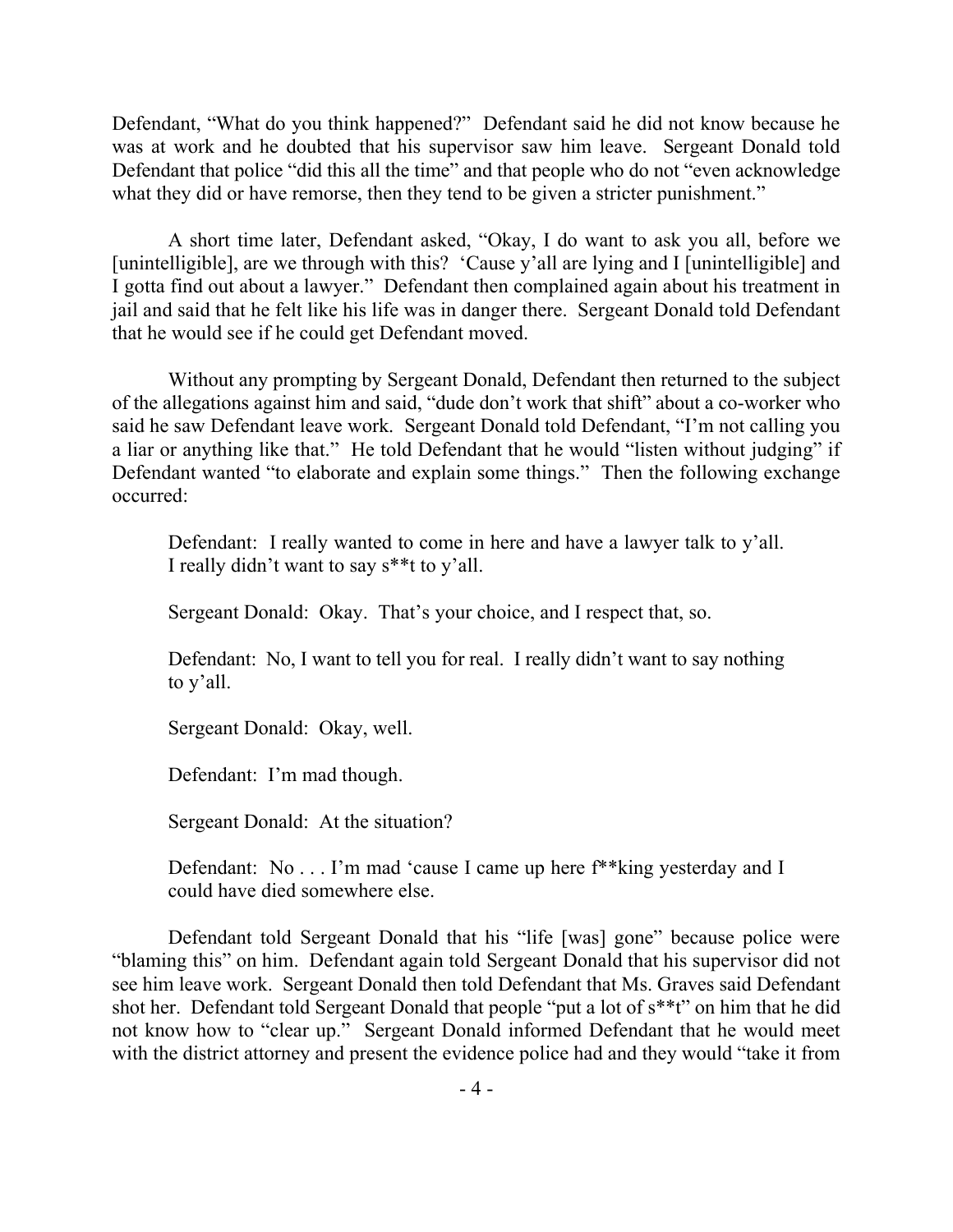there." Defendant began another discussion about his treatment in the jail. Sergeant Donald told him he would "get [him] a ride in a minute" and "meet [him] outside to smoke."

Sergeant Donald left the room and Defendant turned off the lights and adjusted the video camera. Sergeant Donald returned to the room approximately seven minutes later and gave Defendant a cigarette. While Defendant smoked the cigarette, he told Sergeant Donald that he had been suicidal and that he had been treated poorly by "the system" for 20 years. He told Sergeant Donald that he "laid in the f\*\*king bushes" all day Saturday and gestured like he was pointing a gun to his head. He said that he changed his mind because he loved his children and wanted to spend one last night with them.

Defendant eventually told Sergeant Donald that he turned himself in because he loved Ms. Graves and he "didn't mean to do it." He said that he called Ms. Graves at 1:00 a.m. to ask if he could come to her apartment. She let him inside, and he went to sleep on her couch. He stated that Ms. Graves woke him up and told him to go back to work. Ms. Graves was sitting in her bed, and he had his gun to his head. Defendant said Ms. Graves reached for her gun and he shot her. He said that she jumped over to where her gun was, and he fired again. Defendant said "he ain't mean to" because he only intended to do what he "always said" about committing suicide. Defendant said that he took Ms. Graves phone, gun, and purse and that he thought Ms. Graves was dead. When he saw on the news that she lived, he "was proud of her."

Sergeant Donald asked Defendant where he put his gun, and Defendant told him that he got rid of it. He said that he did not want to reveal where he put his gun because it would get him in more trouble. Defendant eventually told Sergeant Donald that he threw the gun in the woods near a cemetery in Humboldt where his mother was buried. He said that he had searched the woods for seven hours looking for the gun but was only able to find the clip.

In a written order denying Defendant's motion to suppress, the trial court found that Defendant "never clearly and unambiguously asserted his right to cease questioning and have an attorney present" and that "no coercion of the Defendant by any officer took place, and . . . no officer made any express or implied promises of leniency or engaged in any action that could reasonably be construed to overbear the Defendant's free will."

### *Trial*

Jessica Graves, the victim, dated Defendant for one year prior to the incident. She testified that they had broken up in the two weeks prior to September 7, 2019. On that date, at around 1:00 a.m., Ms. Graves awoke to hear Defendant "beating on [her] window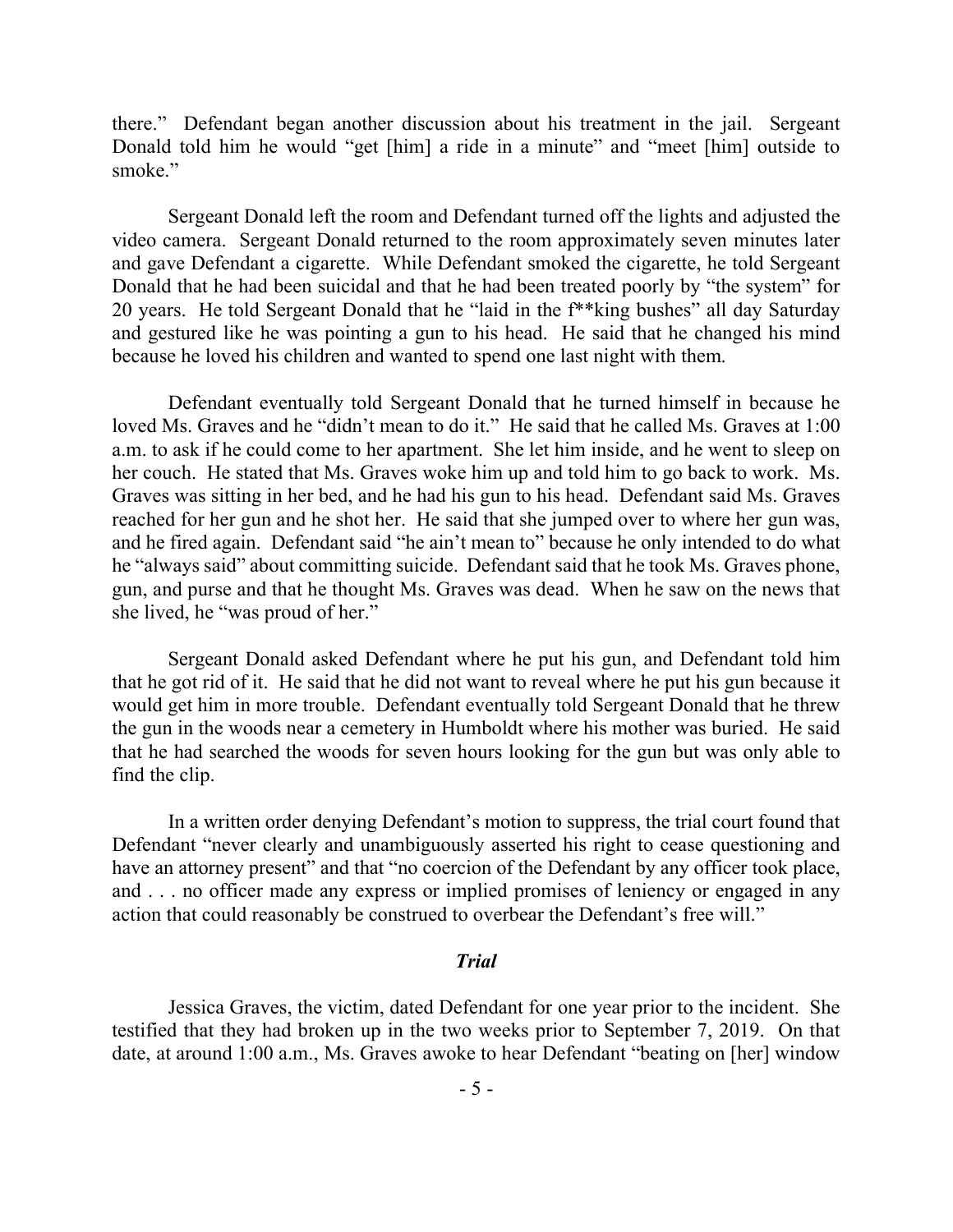and knocking on [her] door and calling [her] phone[.]" Defendant asked if he could sleep there. Ms. Graves testified that Defendant was "abusive" and "a manipulator." A few days prior to the shooting, Defendant had threatened to shoot Ms. Graves. She testified that she woke up to find Defendant "sitting on the bed," and he said, "'I should shoot you.'" Ms. Graves reported the incident to police, but she did not ask to press charges or obtain an order of protection. She testified, "I never really thought in a million years that he would actually try to kill me." When Defendant arrived at her apartment on the night of the shooting, Ms. Graves thought he was just there to sleep.

Defendant fell asleep on the couch. Ms. Graves woke Defendant at around 5:30 a.m. and told him that it was time for him to leave for work. She then went back to her bedroom to watch TV. She testified,

I was watching TV, and when I turned my head, he was right in my face, and I just felt something, you know on my arm. It was hot. And I remember falling back on the bed, and I don't remember what he did. I didn't know he shot me in my chin and – or whatever. And I remember looking at him, and he was taking my purse, my car keys and my cellphone, and I had a 9 millimeter, and he was taking all of that. So I closed my eyes and acted like I was dead and waited until I heard him close the door, and I jumped up and I ran to a bunch of people house until one lady let me in, and I went unconscious after that.

Ebony Cheairs testified that she heard a knock on her door at around 5:00 a.m. When she went to the door, Ms. Graves said, "'I'm your neighbor. Can you please help me? I've been shot.'" Ms. Cheairs pulled Ms. Graves inside and called 9-1-1. Ms. Graves told Ms. Cheairs that her boyfriend had shot her.

JPD Officer Ryan Brisco responded to a call of a "suspicious situation regarding a female knocking on other neighbors' door requesting help." He was flagged down in front of the victim's neighbor's house. When he entered the house, he saw Ms. Graves "laying on the kitchen floor surrounded by a puddle of blood." Officer Brisco testified that Ms. Graves was "in and out of consciousness." He observed two gunshot wounds, one to the victim's chin and one to the victim's shoulder.

JPD Officer Lance Wright responded to Ms. Graves' apartment and observed blood on the kitchen door and "large amounts of blood" leading from the kitchen through the living room and into the bedroom. In Ms. Graves' bedroom, Officer Wright saw "a very large amount of blood on the mattress and the sheets that covered the mattress." He also noticed that "a disturbance had occurred in the bedroom." Officer Wright found two .45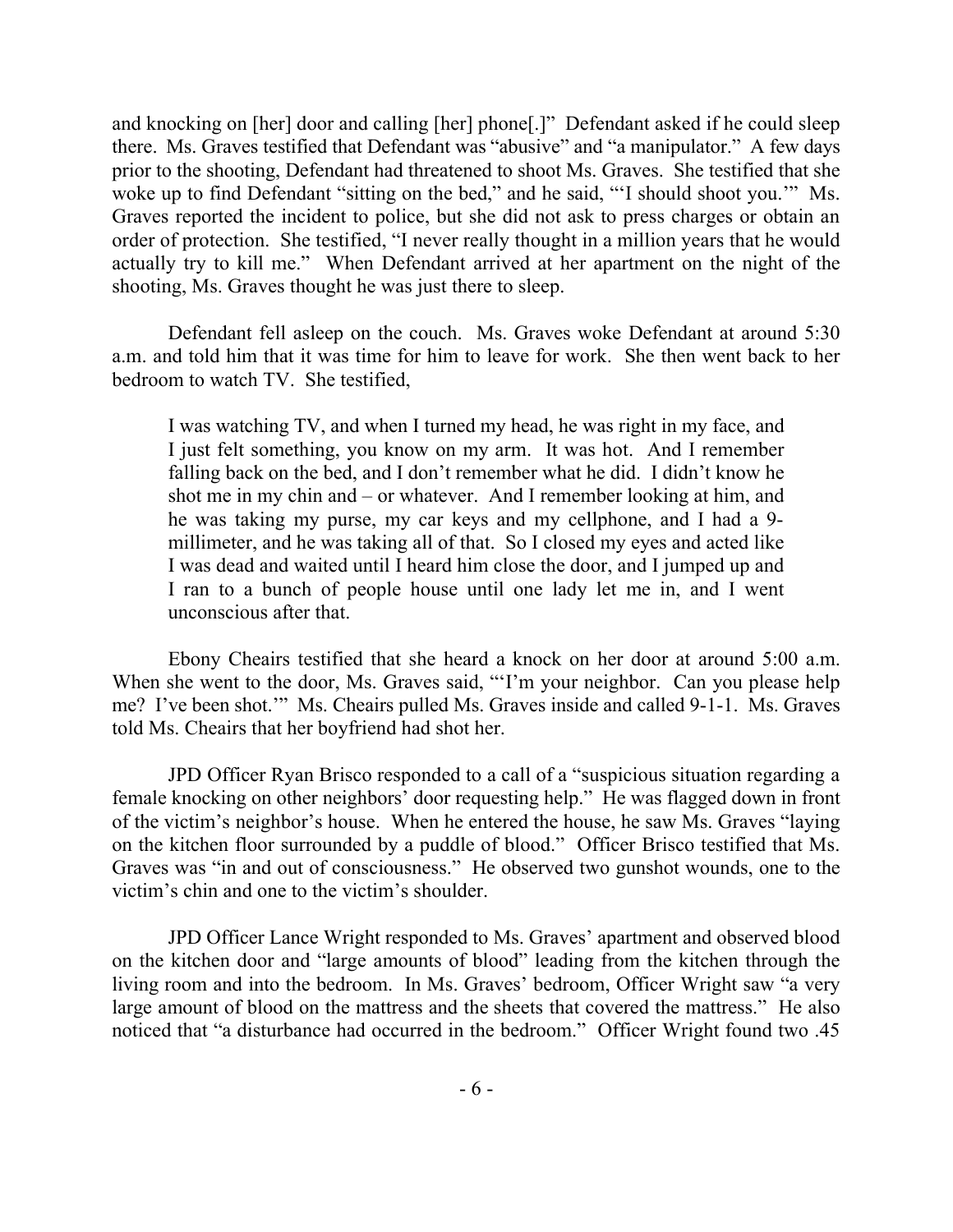caliber shell casings and a bloodied projectile in the bedroom. Officer Wright photographed the crime scene, and the photographs were admitted into evidence.

Sergeant Donald had an arrest warrant issued for Defendant's arrest on the Monday morning following the shooting. Sergeant Donald interviewed Defendant on September 10, 2019. A video recording of the interview was played for the jury.<sup>1</sup> Sergeant Donald testified that Defendant initially denied having any knowledge about the shooting. He testified that Defendant ultimately admitted that he shot Ms. Graves when she reached for her gun. Defendant also admitted that he took Ms. Graves' purse, keys, phone, and gun. He stated that he thought she was dead and that he took her belongings and his gun to the cemetery in Humboldt where his mother was buried.

Based on Defendant's statement, Sergeant Donald and other officers retrieved Defendant's gun, a .45 caliber handgun, from a wooded area in the cemetery. An examination of the gun revealed that the two shell casings recovered from Ms. Graves bedroom were fired from the gun. Police were not able to locate Ms. Graves' stolen property.

As a result of her injuries, Ms. Graves suffered facial paralysis, limited mobility in her arm, a scar on her chest, and "metal in [her] eye" that caused it to "run[] all the time." Ms. Graves also testified that she was deaf in her left ear and that her injuries were permanent.

After proper inquiry, Defendant waived his right to testify. Defendant offered no additional proof.

Based on the evidence presented at trial, the jury convicted Defendant as charged. The trial court imposed an effective sentence of 31 years' incarceration. Defendant now appeals.

### *Analysis*

### *Motion to Suppress Defendant's Statement*

Defendant contends that the trial court erred by allowing his statement to Detective Donald to be admitted into evidence. He argues that the trial court should have suppressed the statement because he invoked his right to remain silent and his right to counsel during the interview. The State responds that Defendant did not unambiguously and

 $\overline{a}$ 

<sup>&</sup>lt;sup>1</sup> Portions of the recording were redacted by agreement between the parties.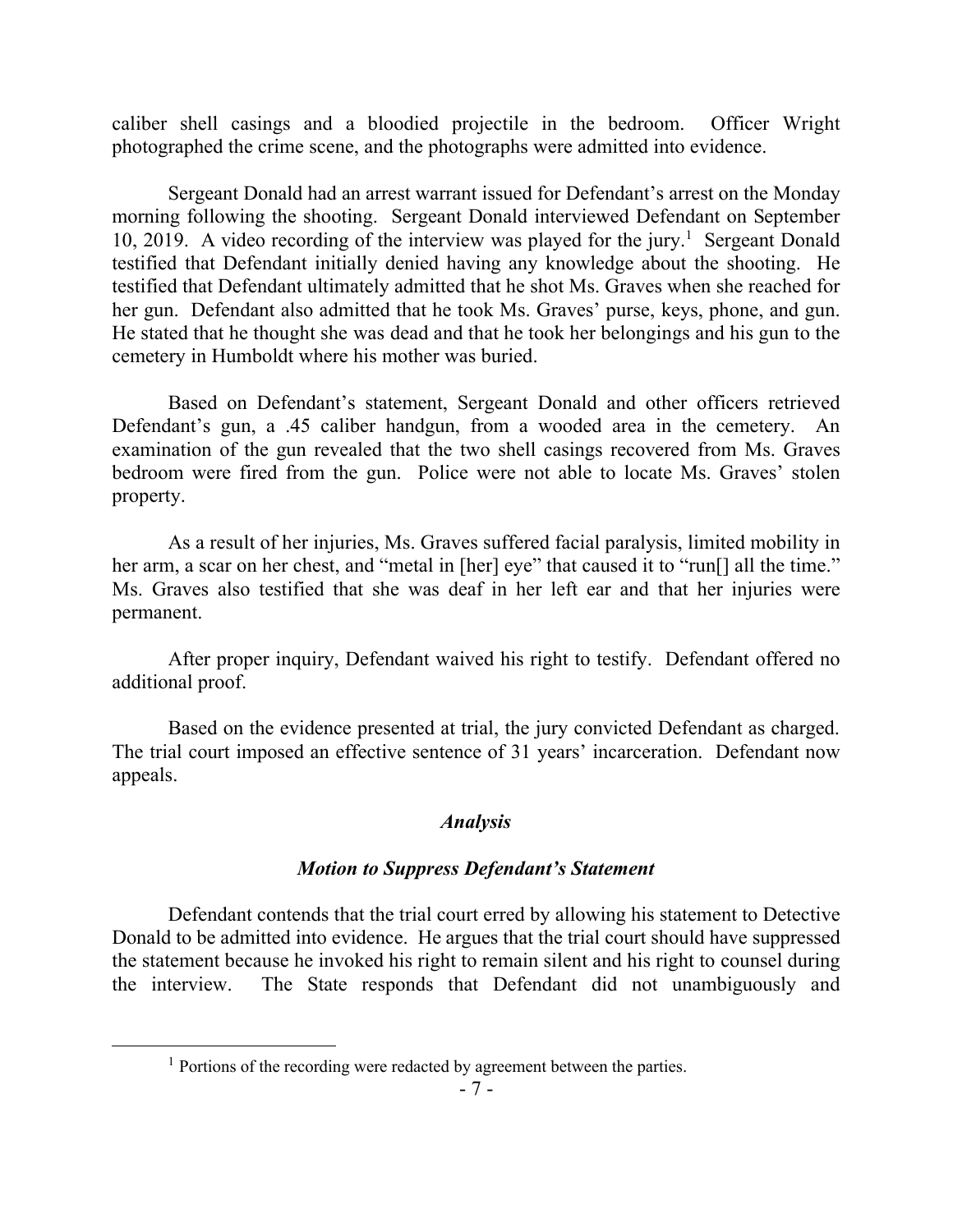unequivocally invoke his right to remain silent or his right to counsel and that even if the trial court erred by admitting the statement into evidence, any such error was harmless.

Both the state and federal constitutions guarantee an accused the right to the assistance of counsel and the right against self-incrimination. The Fifth Amendment to the United States Constitution guarantees that "[n]o person . . . shall be compelled in any criminal case to be a witness against himself." Article I, section 9 of the Tennessee Constitution similarly provides that "in all criminal prosecutions, the accused . . . shall not be compelled to give evidence against himself." Statements made during the course of a custodial police interrogation are inadmissible at trial unless the State establishes that the defendant was advised of his right to remain silent and his right to counsel and that the defendant then waived those rights. *Miranda v. Arizona*, 384 U.S. 436, 471-75 (1966); *see also Dickerson v. United States*, 530 U.S. 428, 444 (2000); *Stansbury v. California*, 511 U.S. 318, 322 (1994). A defendant's rights to counsel and to remain silent may be waived as long as the waiver is made voluntarily, knowingly, and intelligently. *Miranda*, 384 U.S. at 478; *State v. Middlebrooks*, 840 S.W.2d 317, 326 (Tenn. 1992). However, during the course of an interrogation, if the defendant clearly and unequivocally invokes either his right to silence or his right to counsel, the interrogation must immediately cease. *See Berghuis v. Thompkins*, 560 U.S. 370, 381 (2010); *Davis v. United States*, 512 U.S. 452, 459 (1994). "The fundamental purpose of the Court's decision in *Miranda* was 'to assure that the individual's right to choose between speech and silence remains unfettered throughout the interrogation process.'" *Connecticut v. Barrett*, 479 U.S. 523, 528 (1987) (emphasis omitted) (quoting *Miranda*, 384 U.S. at 469).

Defendant acknowledges that he voluntarily waived his *Miranda* rights. He argues, however, that he invoked his rights to remain silent and to counsel and that Sergeant Donald did not scrupulously honor his rights by immediately ceasing the interrogation. Once a suspect unequivocally invokes his right against self-incrimination, "the admissibility of statements obtained after the person in custody has decided to remain silent depends under *Miranda* on whether his 'right to cut off questioning' was 'scrupulously honored.'" *Michigan v. Mosley*, 423 U.S. 96, 104 (1975) (quoting *Miranda*, 384 U.S. at 474, 479). If an accused makes an unequivocal request for an attorney, all interrogation must cease "unless the accused himself initiates further communication, exchanges, or conversations with the police." *Edwards v. Arizona*, 451 U.S. 477, 484-85 (1981). "Invocation of the *Miranda* right to counsel 'requires, at a minimum, some statement that can reasonably be construed to be an expression of a desire for the assistance of an attorney.'" *Davis* , 512 U.S. at 459 (quoting *McNeil v. Wisconsin*, 501 U.S. 171, 178 (1991)); *see also State v. Huddleston*, 924 S.W.2d 666, 669 (Tenn. 1996). "[I]f a suspect makes a reference to an attorney that is ambiguous or equivocal in that a reasonable officer in light of the circumstances would have understood only that the suspect *might* be invoking the right to counsel," questioning need not cease, nor must an officer clarify the suspect's intention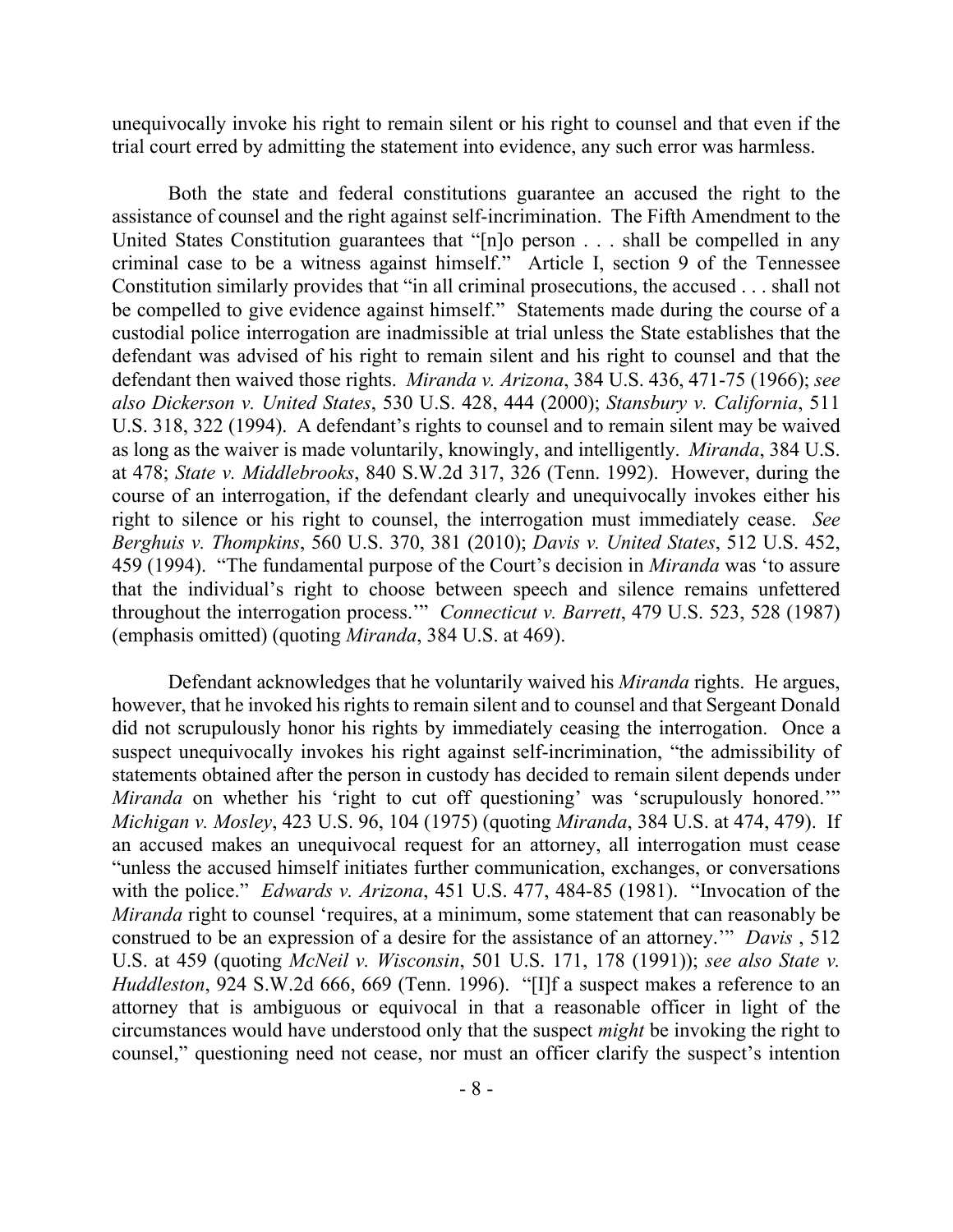regarding invocation of the right to counsel. *Davis*, 512 U.S. at 459, 459 (emphasis in original).

"Whether an individual's request for counsel is equivocal or unequivocal is a mixed question of law and fact that is ultimately subject to de novo review." *State v. Climer*, 400 S.W.3d 537, 556 (Tenn. 2013). Our review of the question in this appeal is entirely de novo, with no deference to the trial court's factual findings, because the trial court's factual determinations were based upon the video recording of Defendant's interrogation, which is included in the record on appeal. *See id*. (citing *State v. Turner*, 305 S.W.3d 508, 514 (Tenn. 2010) (applying de novo review because the trial court's determination was based on video evidence included in the appellate record). Finally, a conviction may be affirmed, notwithstanding a nonstructural constitutional error, if the State proves beyond a reasonable doubt that the error "did not contribute to the verdict obtained." *State v. Rodriguez*, 254 S.W.3d 361, 371 (Tenn. 2008) (internal quotation marks omitted).

Turning to the interrogation in this case, Defendant asserts that he invoked his right to remain silent when he told Sergeant Donald, "I don't want to talk about this no more." The State makes the clear distinction, however, that Defendant actually said, "I don't want to talk about dat [that] no more," which the State asserts was made in reference to Ms. Graves' having reported to the police that Defendant threatened to shoot her three days prior to the shooting. The State notes that Defendant was "clearly annoyed" by the allegation that Ms. Graves had interpreted their conversation as a threat and reported it to police. Defendant told Sergeant Donald that they had been playing around and that Ms. Graves was "just doing all this lying." Defendant then told Sergeant Donald that he did not want to talk "about dat" anymore.

We agree with the State in this instance that Defendant did not indicate a desire to cease speaking altogether. Rather, Defendant's statement that he did not want to talk about "dat" or "that" anymore indicated Defendant's desire to terminate the discussion of a particular subject. *See State v. Nathan Bernard Lalone*, No. E2016-00439-CCA-R3-CD, 2017 WL 2297653, at \*12 (Tenn. Crim. App. May 25, 2017) ("[G]enerally statements have not been found to be a clear and unambiguous invocation of the right to remain silent when they . . . 'indicate only the suspect's desire to avoid answering a particular question or to avoid speaking about particular themes[.]'"), *no perm. app. filed* (citing *State v. Rogers*, 760 N.W.2d 35, 58-60 (Neb. 2009)). We conclude that Defendant's declaration that he "didn't want to talk about dat no more" was not a clear and unequivocal expression that he wished to remain silent.

Defendant asserts that he expressed a desire for counsel on five occasions during the interview. He concedes that two of the five requests "may have been somewhat equivocal." Defendant asserts that he "expressed reluctance about proceeding without an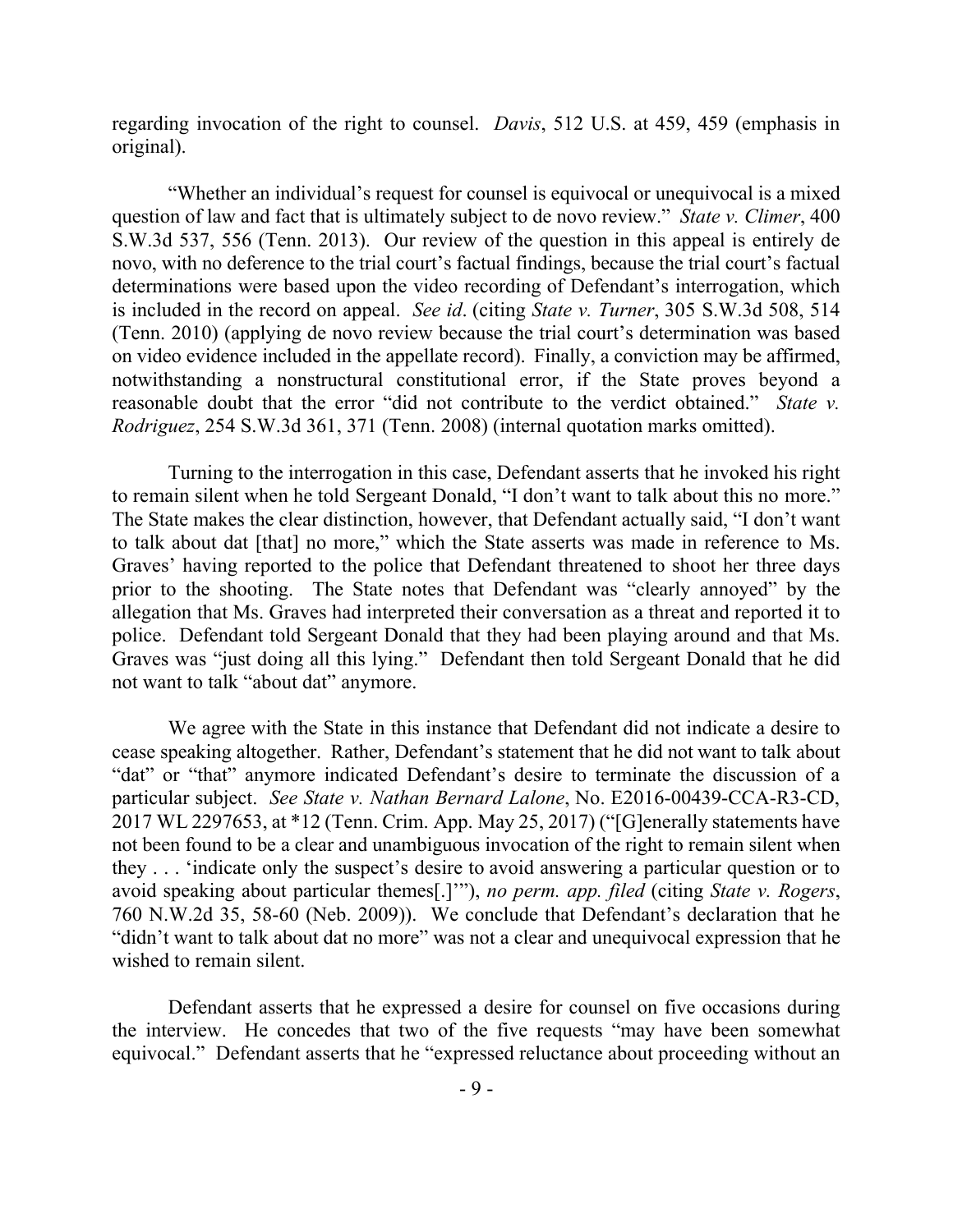attorney" when he told Sergeant Donald, "Yeah, I understand [the waiver form], but I don't agree with it, 'cause I don't know what you're talking about, so I ain't gonna say I don't want no lawyer at this time, but I'll listen to you." Defendant also acknowledges that he equivocated in his statement, "I really wanted to come in here and have a lawyer talk to y'all."

Defendant contends, however, that he unequivocally and unambiguously invoked his right to counsel on three other occasions. He asserts that he invoked his right to counsel when he twice said, "I need a lawyer." The State contends that, taken in context, Defendants two statements, "I need a lawyer" were not unambiguous and unequivocal statements that he wanted an attorney present during the interview, but rather an expression that he might need legal counsel at some future time. Defendant extracts the two statements from the following monologue:

I need a lawyer. I ain't going to show you no – I can't sit here and show you no remorse and keep talking, and you putting this on me. I need a lawyer then, is what it sounds like. I ain't no damn dummy either, keep talking to you. . . . So I just ask you what this is, like, what is you fixin' to charge me with?

The State argues that Defendant's two statements that he "need[ed] a lawyer" were ambiguous because they were qualified by the phrase "is what it sounds like." The State also points out that Defendant continued to talk after he twice stated he needed a lawyer. Defendant asked Sergeant Donald what he was being charged with. Sergeant Donald answered that Defendant was being charged with attempted murder, and Defendant immediately asked what Sergeant Donald thought he would "get out of" that charge. The State argues that Defendant's questions to Sergeant Donald indicated his desire to continue the interview without an attorney present.

First, we agree with the State that the above statements by Defendant do not constitute an unambiguous and unequivocal request for counsel. Whether or not an accused has actually invoked his right to counsel during interrogation is an "objective inquiry." *Davis*, 512 U.S. at 459. "The accused 'must articulate his desire to have counsel present sufficiently clearly that a reasonable [police] officer . . . would understand the statement to be a request for an attorney.'" *State v. Saylor*, 117 S.W.3d 239, 246 (Tenn. 2003) (citing *Huddleston*, 924 S.W.2d at 670). The investigating officers may continue to question an accused if the accused's reference to counsel is ambiguous or equivocal. *Id*.

Defendant's statement, "I need a lawyer then, is what it sounds like" is similar to other statements that this Court has found to be equivocal or ambiguous. *See, e.g., State v. John M. Ake*, No. 01C01-9603-CC-00094, 1997 WL 311908, at \*2 (Tenn. Crim. App. June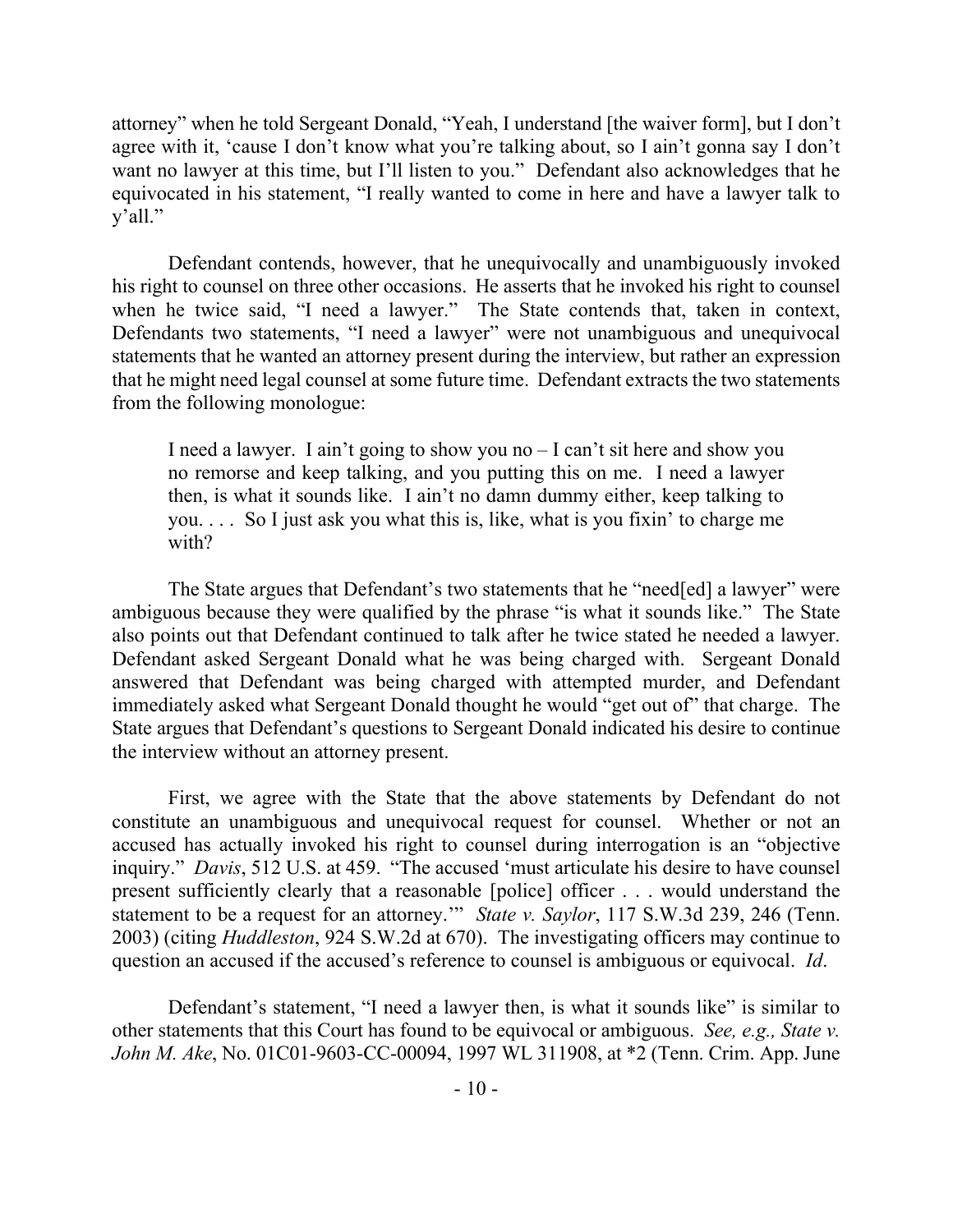6, 1997) ("I probably need to get a lawyer, don't I?"), *perm. app. denied* (Tenn. Mar. 9, 1998); *State v. Michael James Bell*, No. E2008-01499-CCA-R3-CD, 2010 WL 3612751, at \*24 (Tenn. Crim. App. Sept. 17, 2010) ("I think I need to talk to a lawyer."), *perm. app. denied* (Tenn. Feb. 16, 2011); *State v. Adam Sanders*, No. M2005-02185-CCA-R3-CD, 2006 WL 3516210, at \*8 (Tenn. Crim. App. Dec. 6, 2006) ("I guess I need a lawyer, don't I?"), *no perm. app. filed*.

Our supreme court in *Climer* noted that equivocal statements like those in the cases cited above communicate "merely a potential desire to consult with counsel and lack[ ] the clarity and definitiveness characteristic of statements deemed unequivocal invocations of the right to counsel." 400 S.W.3d at 563-64 (citations omitted). Defendant's statement did not clearly communicate his desire for an attorney to be present before questioning continued. Furthermore, even if we deemed the statement to be an unequivocal invocation of the right to counsel, Defendant immediately initiated further communication by asking what charges he was facing. *See, e.g., Oregon v. Bradshaw*, 462 U.S. 1039, 1045-46 (1983) (concluding that the defendant's question, "Well, what is going to happen to me now?" evinced "a willingness and desire for a generalized discussion about the case" and "was not merely a necessary inquiry arising out of the incidents of the custodial relationship").

Defendant continued the dialogue with Sergeant Donald. Once a suspect invokes his right to counsel under the Fifth Amendment, he or she "is not subject to further interrogation by the authorities until counsel has been made available to him, unless the accused himself initiates further communication, exchanges, or conversations with the police." *Edwards*, 451 U.S. at 484-85. After viewing the video recording of the interview, the trial court observed that Defendant "kept on talking about all kinds of stuff without the officer asking a question. . . . [a]nd [the trial court] noted that throughout the interview." The trial court noted that Defendant "kept on talking constantly" after each of his references to an attorney and that "Defendant's actions were different from what he was saying."

We agree with the trial court's assessment. Immediately after Defendant stated that it sounded like he needed a lawyer, he asked Sergeant Donald about the charges against him and the potential consequences of the charges. Sergeant Donald answered Defendant's questions, telling him that he was being charged with attempted murder and that "the judge makes [a sentencing] decision." As soon as Sergeant Donald answered Defendant, Defendant immediately began complaining about the way he had been treated in jail. He continued speaking to Sergeant Donald for several minutes. By initiating further dialogue, Defendant voluntarily and knowingly waived any invocation of his right to counsel. *See id*.

Defendant also asserts that he invoked both his right to remain silent and his right to counsel when he said, "we through with this . . . I gotta find out about a lawyer." Again,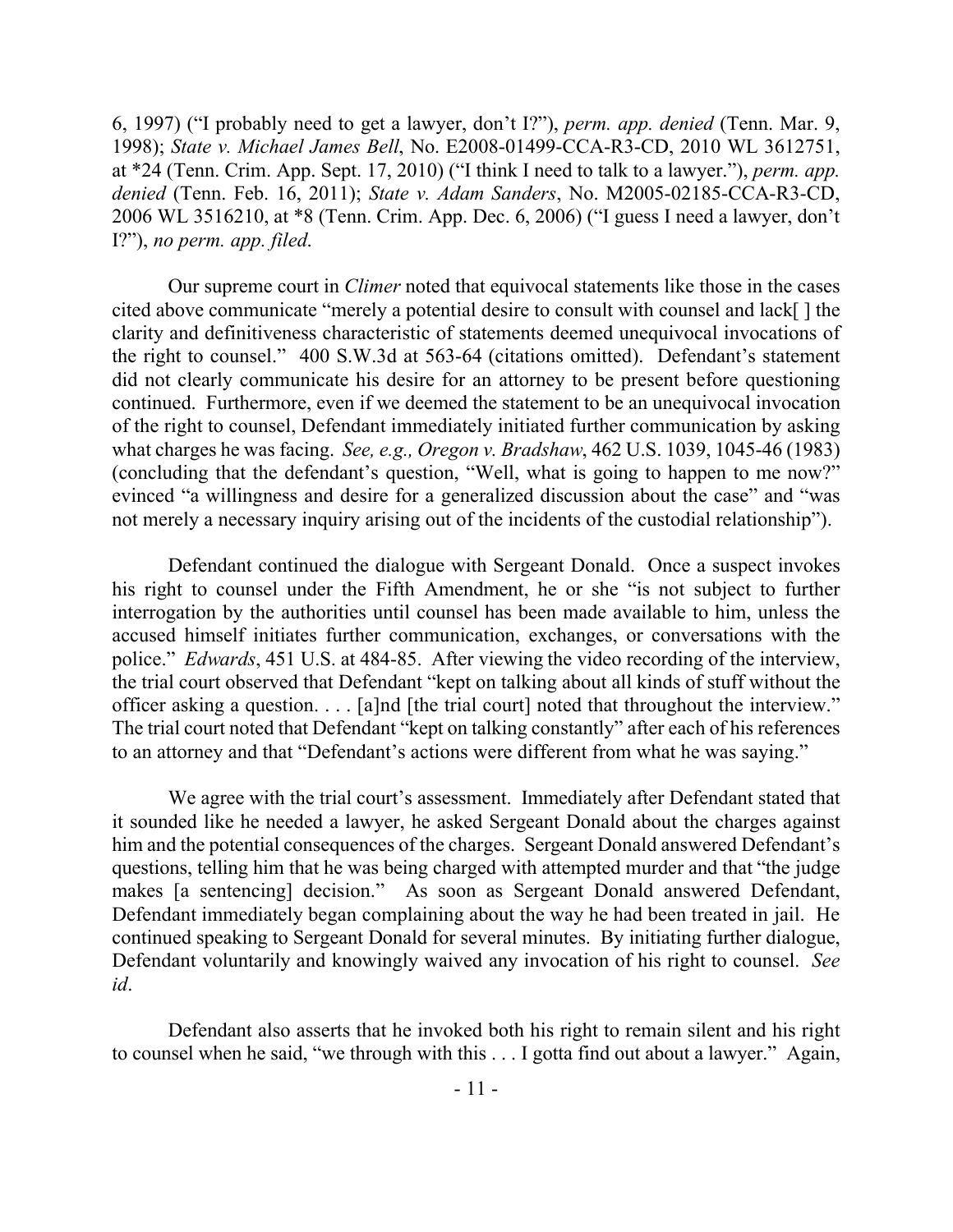the State points out that Defendant misrepresents the statement by not putting it in context of the full quote, in which Defendant asked Sergeant Donald: "Okay, I do want to ask you all, before we [unintelligible], are we through with this? 'Cause y'all are lying and I [unintelligible] and I gotta find out about a lawyer." We agree with the State that Defendant did not unequivocally and unambiguously assert his right to remain silent when he asked "are we through with this?" rather than declare, "we through with this," as Defendant asserts on appeal. We further conclude that Defendant's statement, "I gotta find out about a lawyer," was not an unequivocal invocation of his right to have counsel present for the interview.

Based on our review of the video-recorded interrogation, Defendant did not unequivocally and unambiguously invoke his right to counsel or his right to remain silent. Accordingly, the trial court did not err by not suppressing Defendant's statement. Moreover, even if we deemed any of Defendant's references to a lawyer as unambiguous requests for the assistance of counsel and determined that the trial court should have suppressed his statement, the error would be harmless in light of the overwhelming evidence against Defendant.

"The erroneous admission of evidence obtained in violation of a defendant's *Miranda* rights is a non-structural constitutional error, and as such, is subject to . . . harmless error analysis." *Climer*, 400 S.W.3d at 569-70. The State bears the burden of demonstrating beyond a reasonable doubt that a non-structural constitutional error did not contribute to the guilty verdict. *Id*. (citing *State v. Rodriguez*, 254 S.W.3d 361, 371 (Tenn. 2008)). "An inquiry into harmless error does not turn upon the existence of sufficient evidence to affirm a conviction or even a belief that the jury's verdict is correct." *Rodriguez*, 254 S.W.3d at 372. The proper inquiry is whether the "error more probably than not had a substantial and injurious impact on the jury's decision-making." *Id*.

Even if Defendant's statement, in which he admitted that he shot Ms. Graves and stole her belongings, had been suppressed, the jury heard the same evidence from Ms. Graves herself. Ms. Graves gave detailed testimony about Defendant's actions on the night of the shooting. She testified that Defendant called her and asked to come inside her apartment, that he slept on the couch until she woke him to tell him to go back to work, and that he entered her bedroom and shot her. She pretended to be dead while she watched Defendant take her belongings and leave the apartment. Ms. Graves identified Defendant as the person who shot her to her neighbor whose apartment she ran to for help. She also identified Defendant to Officer Brisco. Based on this evidence, we conclude that the trial court's admission of Defendant's statement into evidence, even if error, was harmless beyond a reasonable doubt.

### *Suppression of Defendant's gun*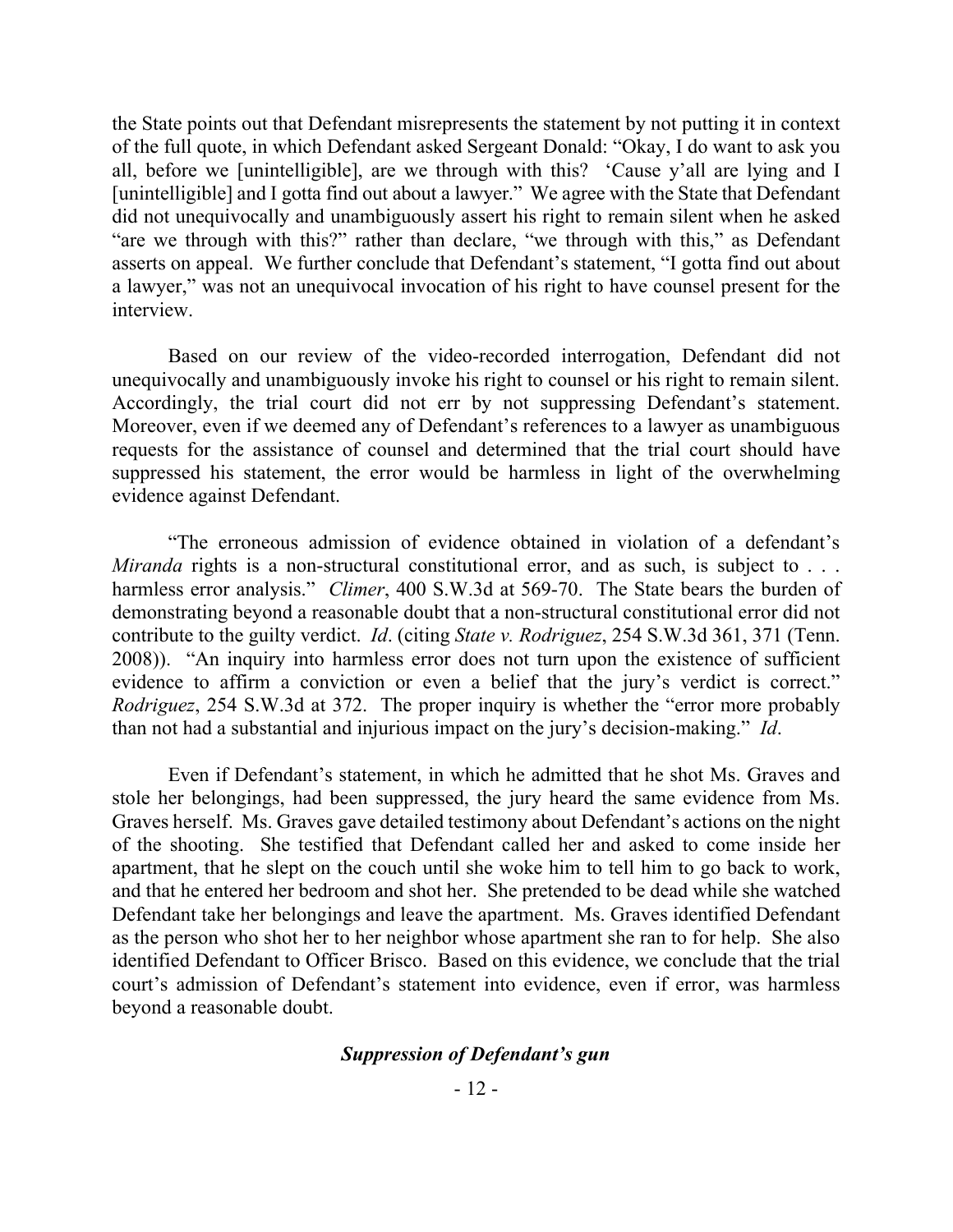Defendant asserts that the firearm recovered by police as a result of information gained from Defendant's statement about the gun's location should also have been suppressed. The State asserts that Defendant has waived consideration of this issue by failing to seek suppression of the gun prior to trial and by failing to include the issue in his motion for new trial.

Defendant acknowledges that he did not explicitly reference the gun in his motion to suppress and asserts that the motion "was broad enough to capture both the pre-trial statement and the physical evidence that was recovered as a result of that statement." Nowhere in the four-page motion to suppress did Defendant mention the gun that was recovered by police. In his reply brief, he states that "the analysis of both issues is substantially the same." Curiously, Defendant asserts that "had the weapon not been included as a subject of the suppression motion, the motion, if successful, would have essentially no effect." To argue that the motion to suppress, if granted, would have had "essentially no effect" if the gun were not a subject of the motion undermines any argument by Defendant that his statement, in which he admitted that he shot and stole from Ms. Graves, had any impact on the jury's determination of guilt.

Nevertheless, despite Defendant's failure to include the gun in his motion to suppress or his motion for new trial and despite Defendant's failure to request plain error review or present any argument as to the five factors necessary for plain error relief, <sup>2</sup> we conclude that Defendant is not entitled to relief on this issue because Defendant's statement was not obtained in violation of his constitutional rights.

Non-testimonial evidence discovered as a result of a statement elicited in violation of *Miranda* must be suppressed "only when the statements are the product of an actual violation of the privilege against self-incrimination, i.e., such as when actual coercion in obtaining the statement is involved or when the invocation of the right to remain silent or to have counsel present is not 'scrupulously honored.'" *Climer*, 400 S.W.3d at 567 (quoting State v. *Walton*, 41 S.W.3d 75, 92 (Tenn. 2001)). While the gun is nontestimonial evidence, we have already determined that Defendant did not unequivocally and unambiguously invoke his right to counsel or his right to remain silent. Therefore,

 $\overline{a}$ 

 $2$  When conducting plain error review, this Court will grant relief only when the following five prerequisites are satisfied: (1) the record clearly establishes what occurred in the trial court; (2) a clear and unequivocal rule of law was breached; (3) a substantial right of the accused was adversely affected; (4) the accused did not waive the issue for tactical reasons; and (5) consideration of the error is necessary to do substantial justice. *State v. Gomez*, 239 S.W.3d 733, 737 (Tenn. 2007) (internal citations and quotation marks omitted). The defendant bears the burden of persuading an appellate court that plain error exists. *State v. Bledsoe*, 226 S.W.3d 349, 355 (Tenn. 2007).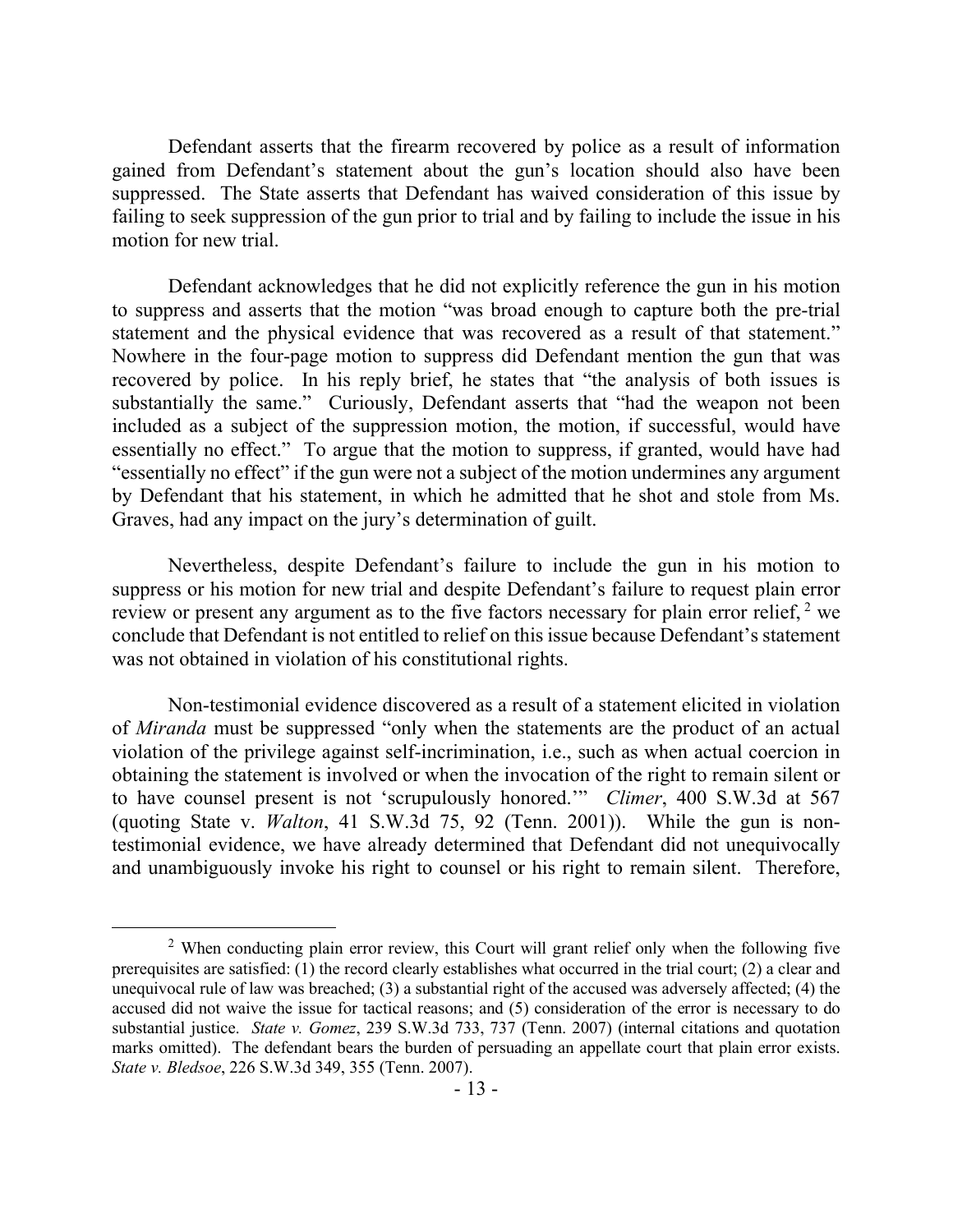under *Walton*, the exclusionary rule would not extend to the gun. Defendant is not entitled to relief on this issue.

# *Flight Instruction*

Defendant asserts that the trial court erred by giving a jury instruction on flight because he contends that the evidence did not support the instruction. The State responds that there was ample evidence from which the jury could have inferred that Defendant hid out or evaded police to support the instruction. We agree with the State.

"It is well-settled that a defendant has a constitutional right to a complete and correct charge of the law, so that each issue of fact raised by the evidence will be submitted to the jury on proper instructions." *State v. Dorantes*, 331 S.W.3d 370, 390 (Tenn. 2011). "Challenges to jury instructions present mixed questions of law and fact; therefore, we review challenged instructions de novo without a presumption of correctness." *State v. Smith*, 492 S.W.3d 224, 245 (Tenn. 2016).

Flight or attempted flight may bear on the defendant's intent, purpose, or consciousness of guilt and may connect the accused with the commission of the offense. *Rogers v. State*, 455 S.W.2d 182, 186 (Tenn. Crim. App. 1970). When the jury is presented with evidence of flight, it may draw an inference of guilt after considering the circumstances of flight in the absence of an explanation of the "'reasons or motive'" for the flight. *Id*. at 186-87 (quoting 22A C.J.S. Criminal Law § 625). Flight requires both a leaving of the scene and a subsequent act indicative of an intent to flee:

"The law makes no precise distinction as to the manner or method of [a] flight; it may be open, or it may be a hurried or concealed departure, or it may be a concealment within the jurisdiction. However, it takes both a leaving the scene of the difficulty and a subsequent hiding out, evasion, or concealment in the community, or a leaving of the community for parts unknown, to constitute flight."

*Dorantes*, 331 S.W.3d at 388 n.16 (quoting *Rogers*, 455 S.W.2d at 187). "Evidence of flight to avoid arrest may be rebutted by a credible explanation of some motive other than guilt, but the conclusion to be drawn from such evidence is for the jury upon proper instructions from the trial court." *Hall v. State*, 584 S.W.2d 819, 821 (Tenn. Crim. App. 1979). In order for the flight instruction to be warranted, sufficient evidence must exist to support the instruction. *State v. Berry*, 141 S.W.3d 549, 588 (Tenn. 2004) (appendix).

The trial court gave the following instruction on flight, over Defendant's objection: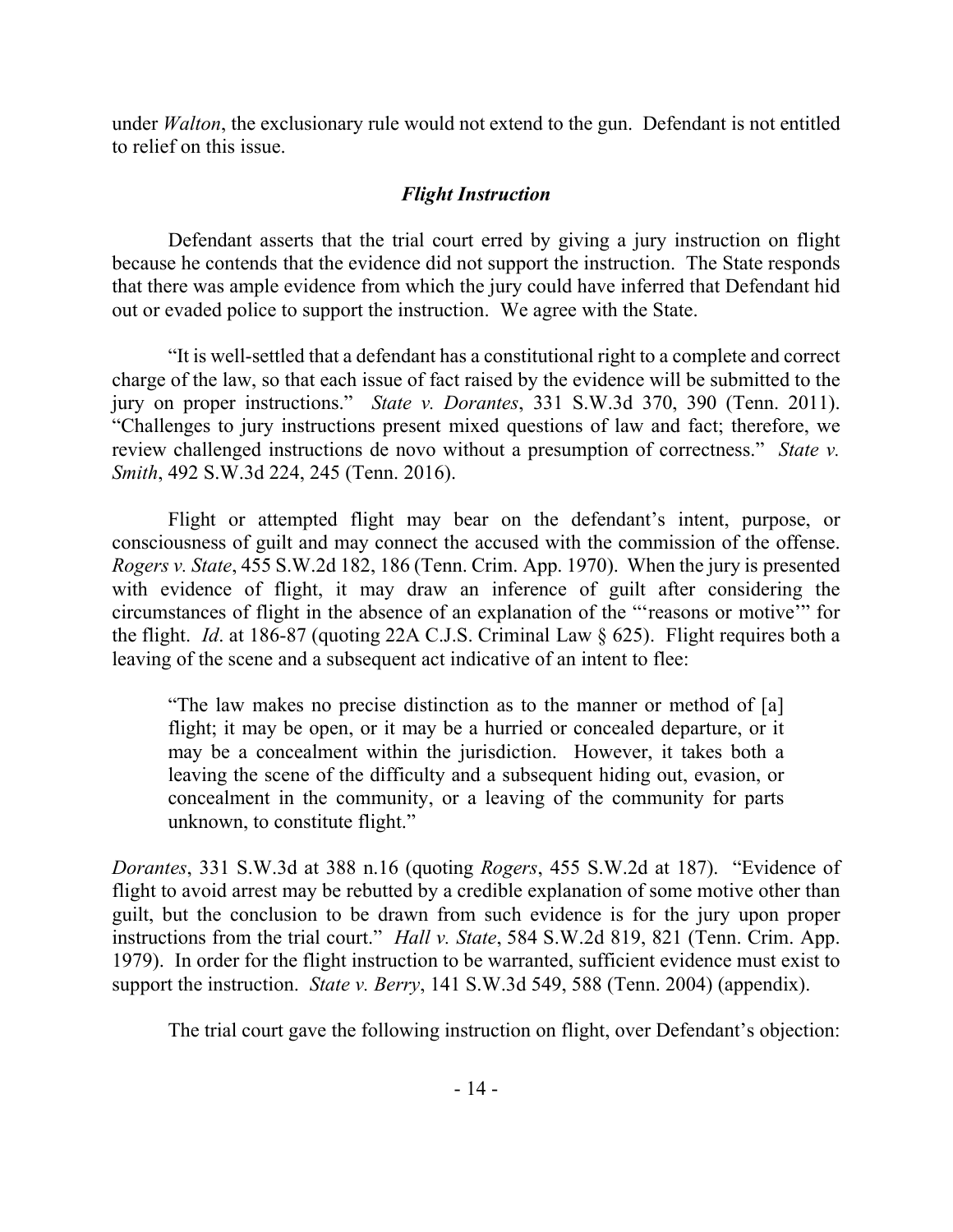Now the flight of a person accused of a crime is a circumstance which when considered with all the facts of the case may justify an inference of guilt. Flight is the involuntary withdrawal of one's self for the purpose of evading arrest or prosecution from the crime. Whether the evidence presented proves beyond a reasonable doubt that the Defendant fled is a question for your determination. The law presumes – the law makes no precise distinction as to the manner or method of flight. It may be open, or it may be a hurried or concealed departure, or it may be a concealment within the jurisdiction. However, it takes both a leaving the scene of the difficulty and a subsequent hiding out, the evasion or concealment in the community or in leaving of the community for parts unknown to constitute flight. If flight is proved, the fact of flight alone does not allow you to find that the Defendant is guilty of the crime. However, since flight by a Defendant may be caused by a consciousness of guilt, you may consider the fact of flight if flight is so proven, together with all the other evidence when you decide the guilt or innocence of the Defendant. On the other hand, an entirely innocent person may take flight, and such flight may be explained by proof offered or by the facts and circumstances of the case. Whether there was flight by the Defendant, the reason for it and the weight to be given to it are questions for you to determine.

Ladies and gentlemen, the court has charged you concerning an inference that the jury may make, this is with reference to flight, in regard to certain evidence. However, the jury is not required to make this inference. It is the exclusive province of the jury to determine whether the facts and circumstances shown by all the evidence in the case warrant the inference which the law permits the jury to draw. The inference may be rebutted by direct or circumstantial evidence or both, whether it exists in the evidence of the State or is offered by the Defendant, although the Defendant is not required to rebut the inference raised, you should consider such explanation along with all the evidence to determine not only the correctness of the inference but also the reasonableness of the Defendant's explanation. You're not bound to accept either the inference or the Defendant's explanation. The State must prove beyond a reasonable doubt every element of an offense before the Defendant can be found guilty.

We conclude that the evidence at trial was sufficient to support the flight instruction in this case. Defendant argues that he turned himself in to police on the day his arrest warrant was issued. The fact that Defendant turned himself in two days after the offenses did not preclude the jury from determining that Defendant attempted to evade detection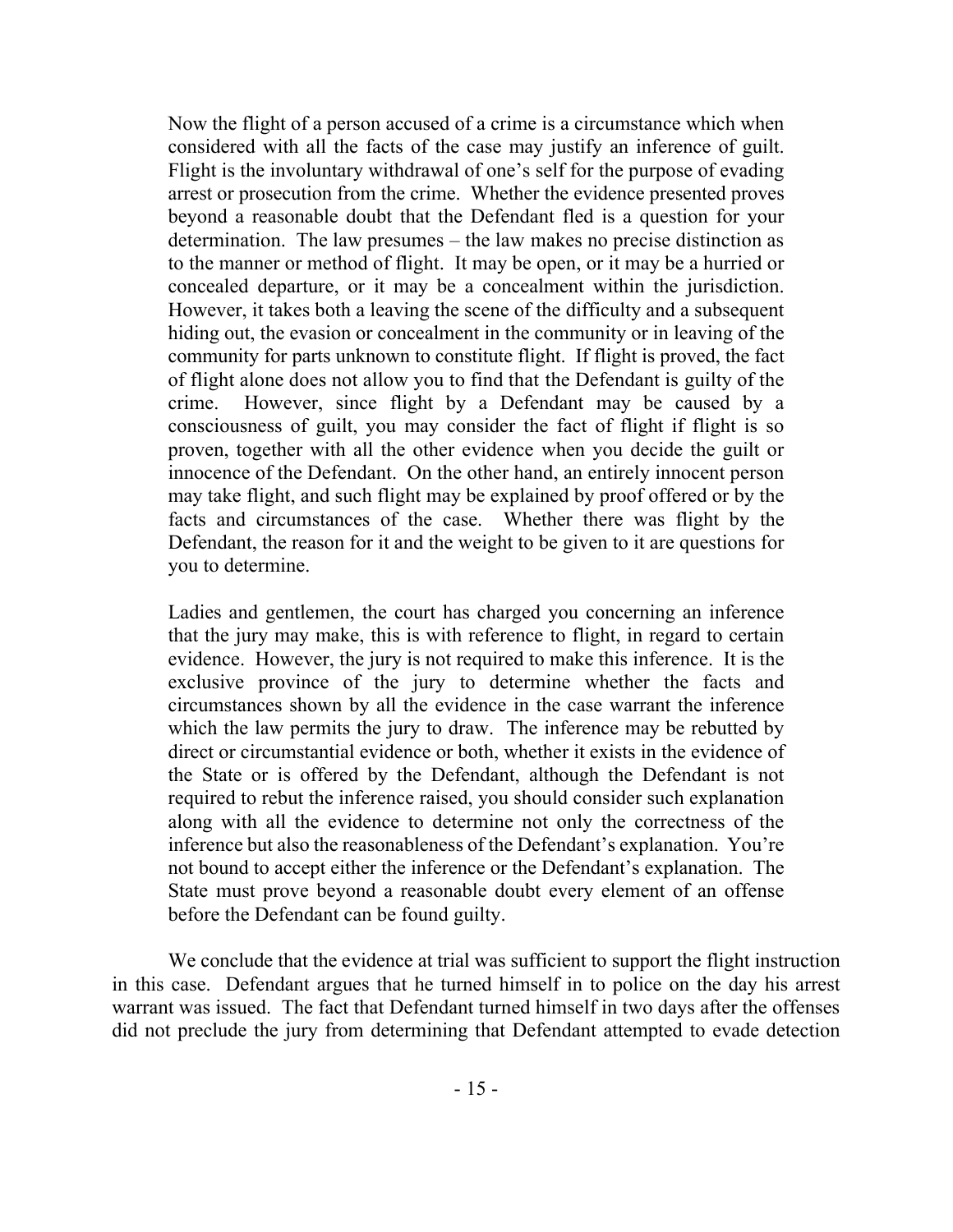and conceal himself between the time when he left Ms. Graves' apartment and when he turned himself in.

Although Defendant contends that the evidence does not support that he hid out after he left the scene, the facts presented at trial could support the conclusion that the Defendant was hiding out. The State points to Defendant's statement to Sergeant Donald as evidence that Defendant hid out after the shooting. Defendant stated that he was scared after he shot Ms. Graves, and, believing that she was dead, he went to a cemetery in Humboldt where his mother was buried. At the cemetery, Defendant got rid of his gun and the items he stole from Ms. Graves after the shooting. Defendant also told Sergeant Donald that he lay in the bushes all day with a gun to his head two days before he turned himself in to police.

We have already concluded that Defendant's statement was not erroneously admitted. This evidence was sufficient to support an instruction on flight. Moreover, outside of Defendant's statement, there was sufficient evidence of a hurried departure from the crime scene and a subsequent evasion to warrant the instruction on flight. Finally, the instructions properly informed the jury that whether the Defendant fled was a question solely for their decision, that they need not infer flight, and that flight alone was insufficient to prove guilt. Defendant is not entitled to relief on this issue.

# *Double Jeopardy*

Defendant contends that his convictions for attempted first degree murder and aggravated assault violate principles of double jeopardy and should be merged. The State argues that Defendant has waived consideration of the issue because he failed to include it in his motion for new trial.

Rule 3(e) of the Tennessee Rules of Appellate Procedure provides:

[I]n all cases tried by a jury, no issue presented for review shall be predicated upon error in the admission or exclusion of evidence, jury instructions granted or refused, misconduct of jurors, parties or counsel, or other action upon which a new trial is sought, unless the same was specifically stated in a motion for new trial; otherwise such issues will be treated as waived.

Tenn. R. App. P. 3(e); *see also State v. Martin*, 940 S.W.2d 567, 569 (Tenn.1997) (holding that a defendant relinquishes the right to argue on appeal any issues that should have been presented in a motion for new trial).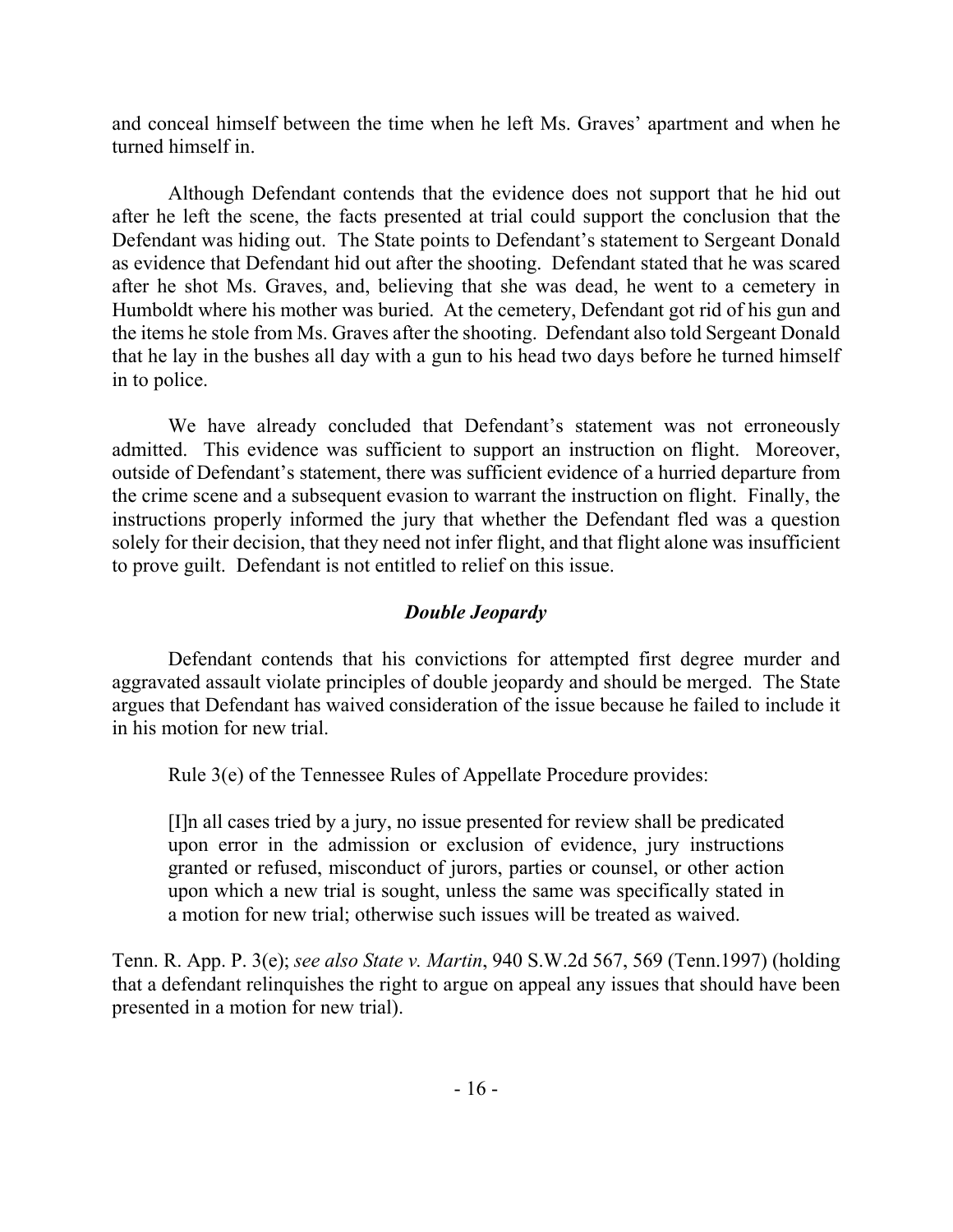Although Defendant has not requested plain error review and has failed to present any argument as to the plain error factors, even in his reply brief, we conclude that Defendant cannot establish that a clear and unequivocal rule of law has been breached. In order to prevail under the plain error doctrine, five factors must be present: (1) the record must clearly establish what occurred in the trial court; (2) a clear and unequivocal rule of law must have been breached; (3) a substantial right of the defendant must have been adversely affected; (4) the accused did not waive the issue for tactical reasons; and (5) consideration of the error is necessary to do substantial justice. *State v. Gomez*, 239 S.W.3d at 737.

"It is well settled in Tennessee that, under certain circumstances, two convictions or dual guilty verdicts must merge into a single conviction to avoid double jeopardy implications." *State v. Berry*, 503 S.W.3d 360, 362 (Tenn. 2015) (order). "Whether multiple convictions violate double jeopardy is a mixed question of law and fact that we review de novo with no presumption of correctness." *State v. Smith*, 436 S.W.3d 751, 766 (Tenn. 2014).

The right against double jeopardy ensures "[t]hat no person shall, for the same offense, be twice put in jeopardy of life or limb." Tenn. Const. art. I, § 10. In other words, the prohibition against double jeopardy protects criminal defendants from "multiple punishments for the same offense." *State v. Watkins*, 362 S.W.3d 530, 541 (Tenn. 2012). Our supreme court has observed "in single prosecutions, 'multiple punishment' challenges ordinarily fall into one of two categories: unit-of-prosecution claims and multiple description claims." *State v. Allison*, 618 S.W.3d 24, 43 (Tenn. 2021) (citing *Watkins*, 362 S.W.3d at 543). This case presents a multiple description claim, which arises when a defendant has been convicted of violating two different statutes.

In *State v. Watkins*, our supreme court adopted the two-pronged *Blockburger* test for multiple description claims. *Watkins*, 362 S.W.3d 530, 556 (Tenn. 2012). "The first step of the *Blockburger* test is the threshold question of whether the convictions arise from the same act or transaction." *Id*.

If the threshold is surpassed, meaning the convictions arise from the same act or transaction, the second step of the *Blockburger* test requires courts to examine the statutory elements of the offenses. If the elements of the offenses are the same, or one offense is a lesser included of the other, then we will presume that multiple convictions are not intended by the General Assembly and that multiple convictions violate double jeopardy. However, if each offense includes an element that the other does not, the statutes do not define the "same offense" for double jeopardy purposes, and we will presume that the Legislature intended to permit multiple punishments.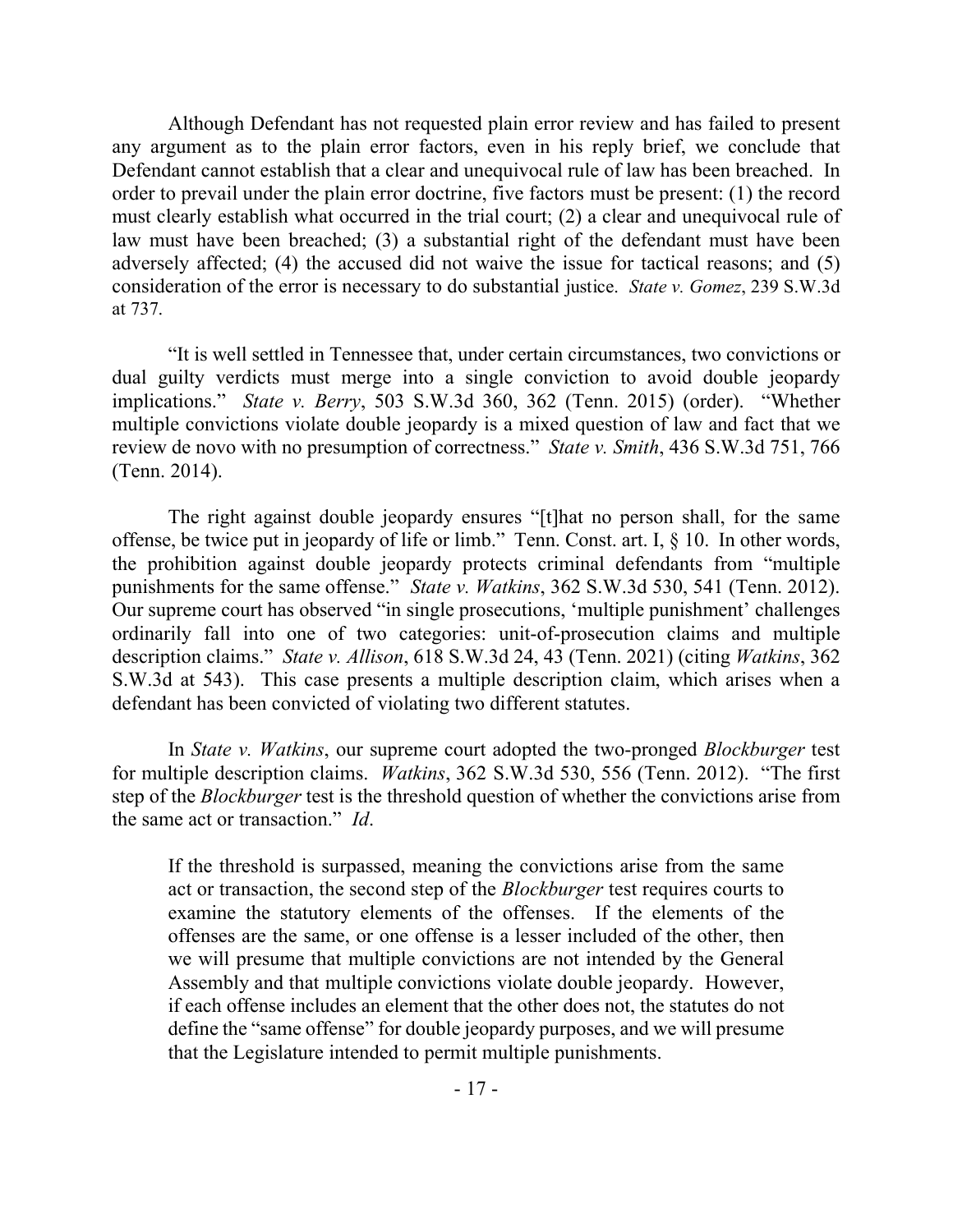### *Id*. at 557.

Pursuant to *Blockburger*, as adopted in *Watkins*, the threshold inquiry is satisfied in this case. Clearly, Defendant's convictions arose from the same act or transgression. *See Watkins*, 362 S.W.3d at 545. We must next determine whether the legislature intended to prevent or to preclude dual convictions. When the legislature has not clearly expressed its intent, we must examine the elements of each conviction offense. We "make[] this determination by examining statutory elements of the offenses in the abstract, rather than the particular facts of the case." *State v. Cross*, 362 S.W.3d 512, 520 (Tenn. 2012).

In his two-paragraph argument on the issue, Defendant relies on cases that applied the four-part analysis established in *State v. Denton*, 938 S.W.2d 373 (Tenn. 1996). However, in *Watkins*, our supreme court specifically abandoned the *Denton* analysis in favor of the *Blockburger* same elements test. *Watkins*, 362 S.W.3d at 556. In abrogating the *Denton* analysis, the *Watkins* court rejected the "same evidence" analysis relied upon in the cases cited by Defendant. *Id*. at 552-553 (stating that analysis of the evidence used to prove the offenses was ineffective in ascertaining legislative intent, the key consideration in multiple punishment cases).

Applying the *Blockburger* same elements test, the State asserts that each offense includes an element that the other does not. Specifically, the State argues that attempted first degree murder requires that a defendant intended to kill the victim, whereas aggravated assault does not, and that aggravated assault requires that a defendant caused bodily injury to the victim, whereas attempted first degree murder does not.

As charged in the indictment, first degree murder is a "premeditated and intentional killing of another." T.C.A.  $\S$  39-13-202(a)(1). Criminal attempt occurs when a person "[a]cts with intent to complete a course of action or cause a result that would constitute the offense, under the circumstances surrounding the conduct as the person believes them to be, and the conduct constitutes a substantial step toward the commission of the offense." T.C.A. § 39-12-101(a)(3). As charged in the indictment, aggravated assault requires proof that Defendant intentionally or knowingly caused bodily injury to the victim by the use of a deadly weapon. T.C.A.  $\S$ § 39-13-101(a)(1), -102(a)(1)(a)(iii).

Appellate courts of this state have consistently held that aggravated assault is not a lesser-included offense of attempted first degree murder because each contains an element that the other does not. *Demonbreun v. Bell*, 226 S.W.3d 321, 324 (Tenn. 2007); *State v. Bobby J. Hughes*, No. W1999-00360-CCA-R3-CD, 2001 WL 91736, at \*14 (Tenn. Crim. App. Jan. 26, 2001), *no perm. app. filed*; *State v. Christopher Todd Brown*, No. M1999- 00691-CCA-R3-CD, 2000 WL 262936, at \*2 (Tenn. Crim. App. Mar. 9, 2000) (holding